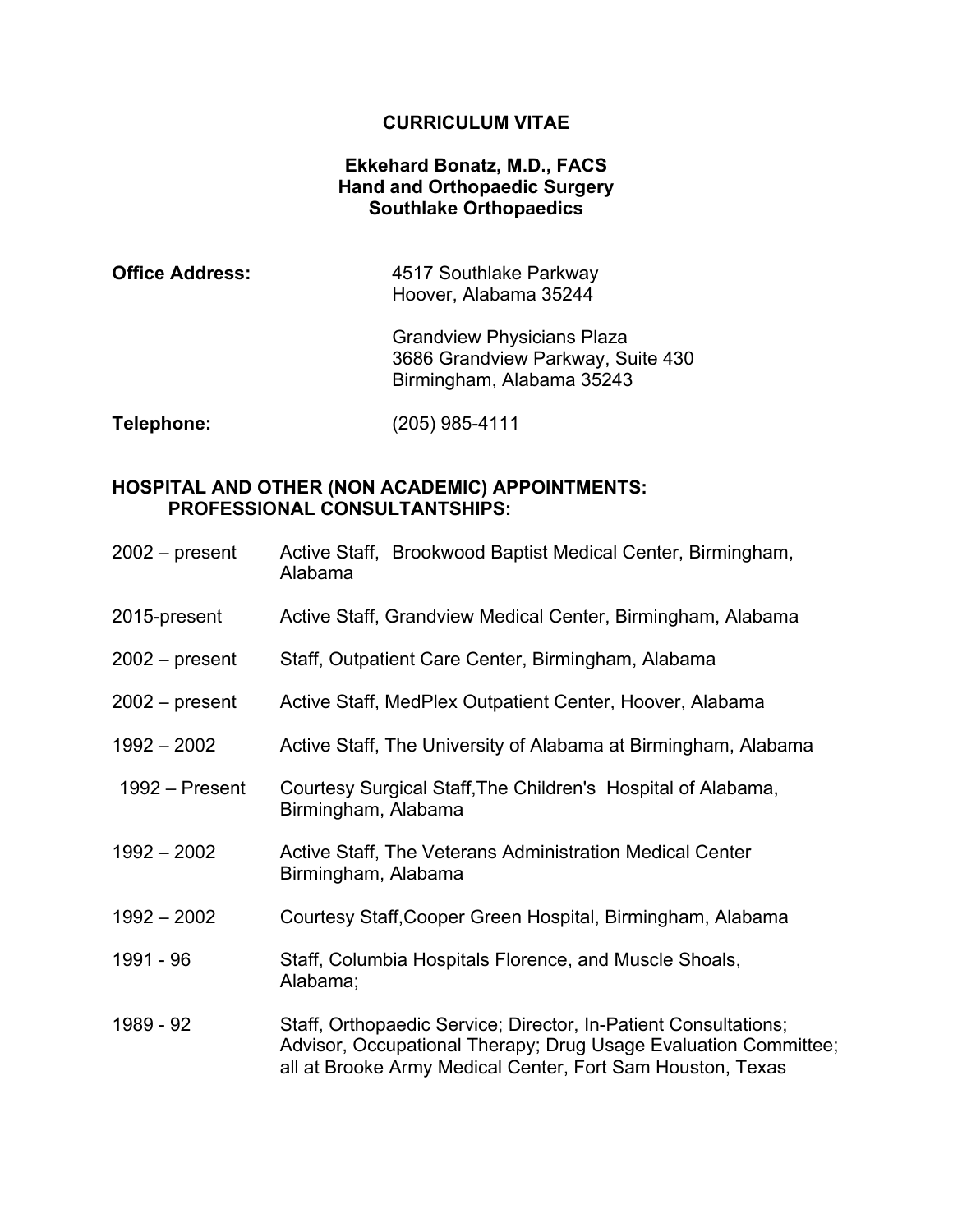### **EDUCATION:**

| Institution                                                                                       | Degree       | Year        |
|---------------------------------------------------------------------------------------------------|--------------|-------------|
| Johanneum Luenebug<br><b>West Germany</b><br>(Secondary School - No college<br>system in Germany) | "Abitur"     | 1966 - 1975 |
| <b>Hannover Medical School</b><br>Hannover, West Germany                                          | M.D., Ph. D. | 1975 - 1982 |

#### **MILITARY SERVICE:**

| <u>Year</u> | Rank                                                                                              |
|-------------|---------------------------------------------------------------------------------------------------|
| 1989-1991   | Major, Medical Corps, United States Army<br>Fort Sam Houston, Texas. Honorable Discharge in 1997. |

#### **LICENSURE:**

Texas, Alabama, Georgia; German License.

Foreign Licensure Examination (FLEX) 2/8/84.

#### **BOARD CERTIFICATION/ACCREDITATION:**

National Board of Physicians and Surgeons Certification in Orthopaedic Surgery and Surgery of the Hand: Certified through 12/29/2017

American Board of Orthopaedic Surgery : Written 7/30/89, Oral 7/12/91 Recertified through 12/31/2021 via CAQ

American Board of Orthopaedic Surgery Hand Surgery Certificate of Added Qualifications (CAQ) 8/31/92, valid through 12/31/21

Certification of the Educational Commission for Foreign Medical Graduates (ECMG) 1/20/82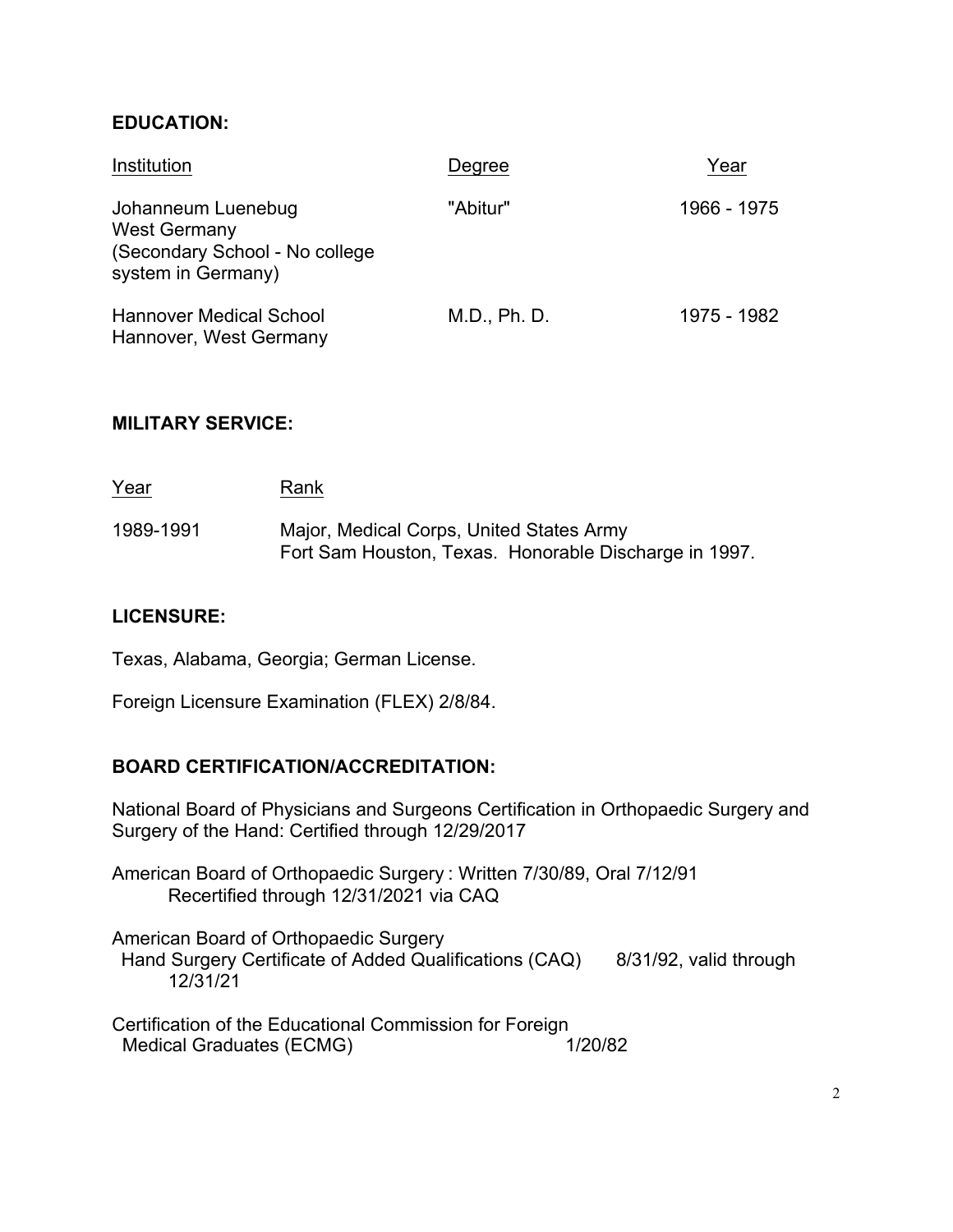| Visa Qualifying Examination (VQE)         | 9/20/82 |
|-------------------------------------------|---------|
| Advance Trauma Life Support Course (ATLS) | 8/25/89 |

# **POST DOCTORAL TRAINING**

| Year      | Degree     | Institution                                                                                    |
|-----------|------------|------------------------------------------------------------------------------------------------|
| 1982      | Residency  | <b>Hannover University Hospitals</b><br>Anesthesiology<br>Hannover, West Germany               |
| 1983-1984 | Residency  | <b>Baptist Medical Center Hospitals</b><br><b>General Surgery</b><br>Birmingham, Alabama       |
| 1984-1988 | Residency  | University of Alabama at Birmingham<br><b>Orthopaedic Surgery</b><br>Birmingham, Alabama       |
| 1988-1989 | Fellowship | University of Alabama at Birmingham<br>Hand and Microsurgery Fellowship<br>Birmingham, Alabama |

# **ACADEMIC APPOINTMENTS**

| Year             | Rank/Title                                                | Institution                                                  |
|------------------|-----------------------------------------------------------|--------------------------------------------------------------|
| $2008 - present$ | <b>Clinical Assistant Professor University of Alabama</b> |                                                              |
| 1998 - 2002      | <b>Associate Professor</b>                                | University of Alabama at<br>Birmingham                       |
| 1992-1998        | <b>Assistant Professor</b>                                | University of Alabama at<br>Birmingham                       |
| 1989 - 1991      | Chief,<br><b>Hand Surgery Service</b>                     | <b>Brooke Army Medical Center</b><br>Fort Sam Houston, Texas |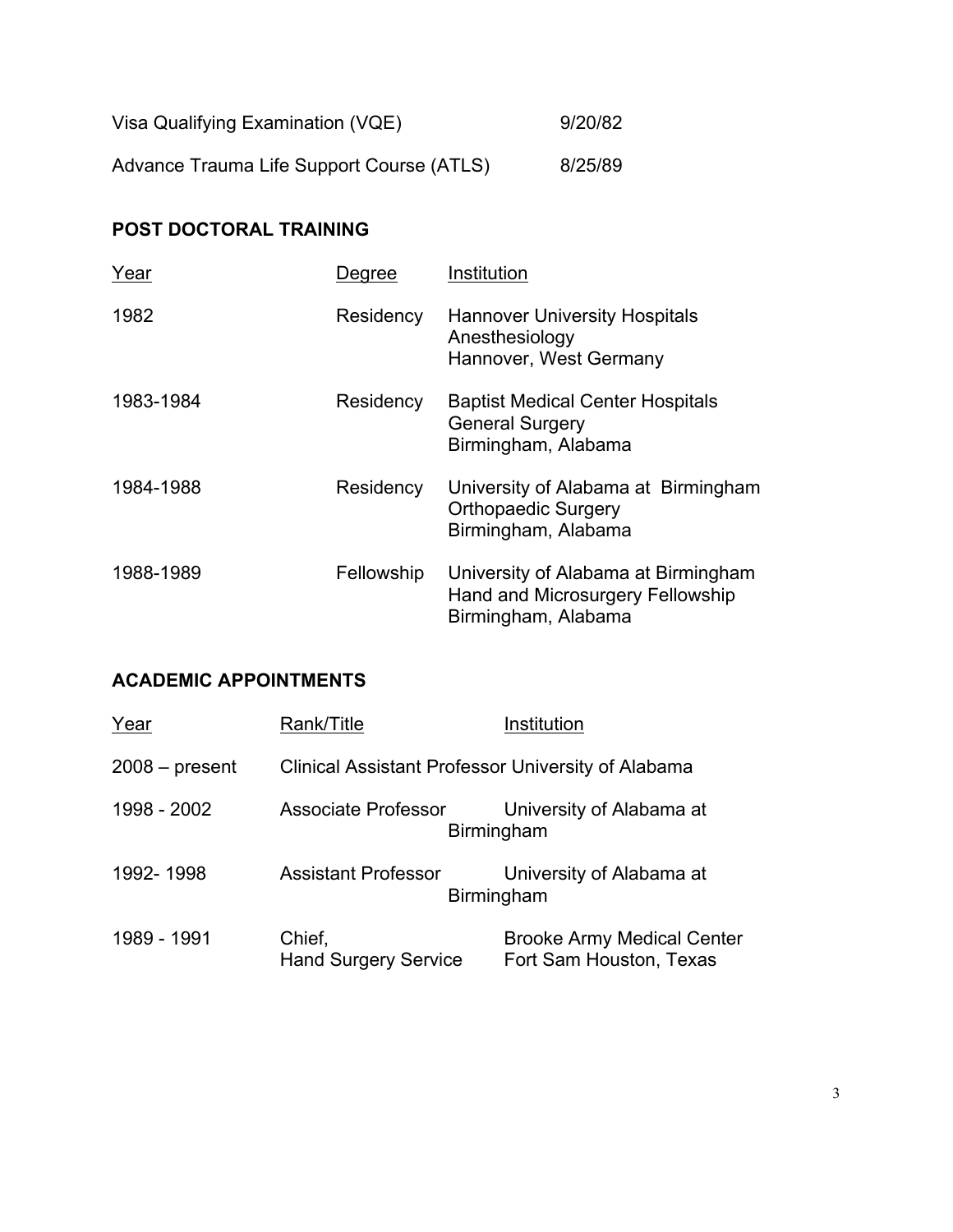# **AWARDS/HONORS:**

- Army Achievement Medal for Service during Operation Desert Shield, 1991
- Exchange Student at University of Alabama in Huntsville, 5/81 8/81
- Scholarship of the German Academic Exchange Service for Studies at the Welsh National School of Medicine, Cardiff, Wales/UK, 9/79 - 8/80

# **MEMBERSHIPS IN PROFESSIONAL SOCIETIES:**

American Academy of Orthopaedic Surgeons American Medical Association American Society for Surgery of the Hand American Association of Hand Surgeons American Society for Reconstructive Surgery American College of Surgeons International College of Surgeons Southern Orthopaedic Association Medical Association of Alabama Alabama Orthopaedic Society Jefferson County Orthopaedic Society Jefferson County Medical Society

# **COUNCILS AND COMMITTEES:**

- Government Affairs Committee, American Society for Surgery of the Hand. 2/96 – 9/99, 2/2001 – 2003, 2005 - present
- Membership Committee, American Society for Surgery of the Hand. 2005 present
- Clinical Care Committee, The Kirklin Clinic, Birmingham, Alabama. 1/97 10/99
- Coding Committee, American Society for Reconstructive and Microsurgery. 2/97 - 2001
- Specialized Course Task Force Committee, American Society for Surgery of the Hand. 10/97 – 9/2000
- Clinical Guidelines Committee, American Society for Surgery of the Hand. 10/97 – 9/99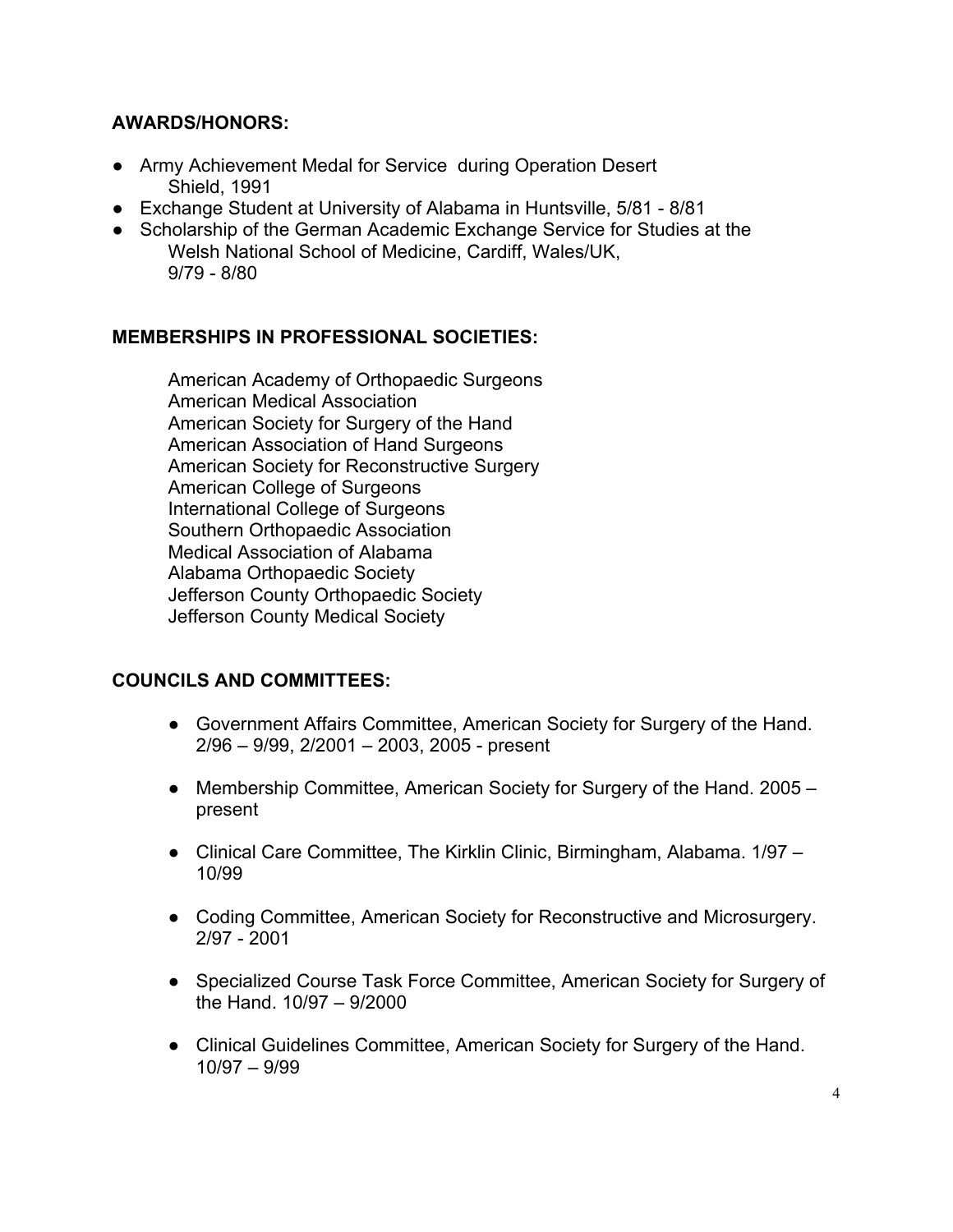- Self Assessment Exam Committee, American Society for Surgery of the Hand. 8/98 – 9/2000
- Credentials Committee, Brookwood Medical Center, Birmingham, Alabama 2002 – 2005
- Operating Room Committee, Brookwood Medical Center, Birmingham, Alabama 2002 – 2005

# **UNIVERSITY ACTIVITIES:**

- Associate Professor and Faculty, Division of Orthopaedic Surgery, University of Alabama at Birmingham, 10/98 – 2/2002
- Assistant Professor and Faculty, Division of Orthopaedic Surgery, University of Alabama at Birmingham, 7/92 - 9/98
- Faculty, Hand and Microsurgery Fellowship Program, University of Alabama at Birmingham, 7/92 – 2/2002
- Faculty, Injury Prevention and Research Center
- Instructor, annual anatomy course for orthopaedic residents and fellows, University of Alabama at Birmingham, 7/92 – 2/2004
- Instructor in Orthopaedic Surgery, University of Alabama at Birmingham, 7/88 -6/89

### **EDITORIAL BOARD MEMBERSHIPS:**

Member, review panel, The Journal of Musculoskeletal Medicine, Greenwich, **Connecticut** 

### **MAJOR LECTURES AND VISITING PROFESSORSHIPS:**

Orthopaedic Review Course, Osler Institute, Kansas City, Kansas May/June 1997:

- "Soft Tissue Injuries of the Hand"
- "Hand Fractures and Dislocations"
- "Selected Wrist Fractures"
- "How to take mock orals"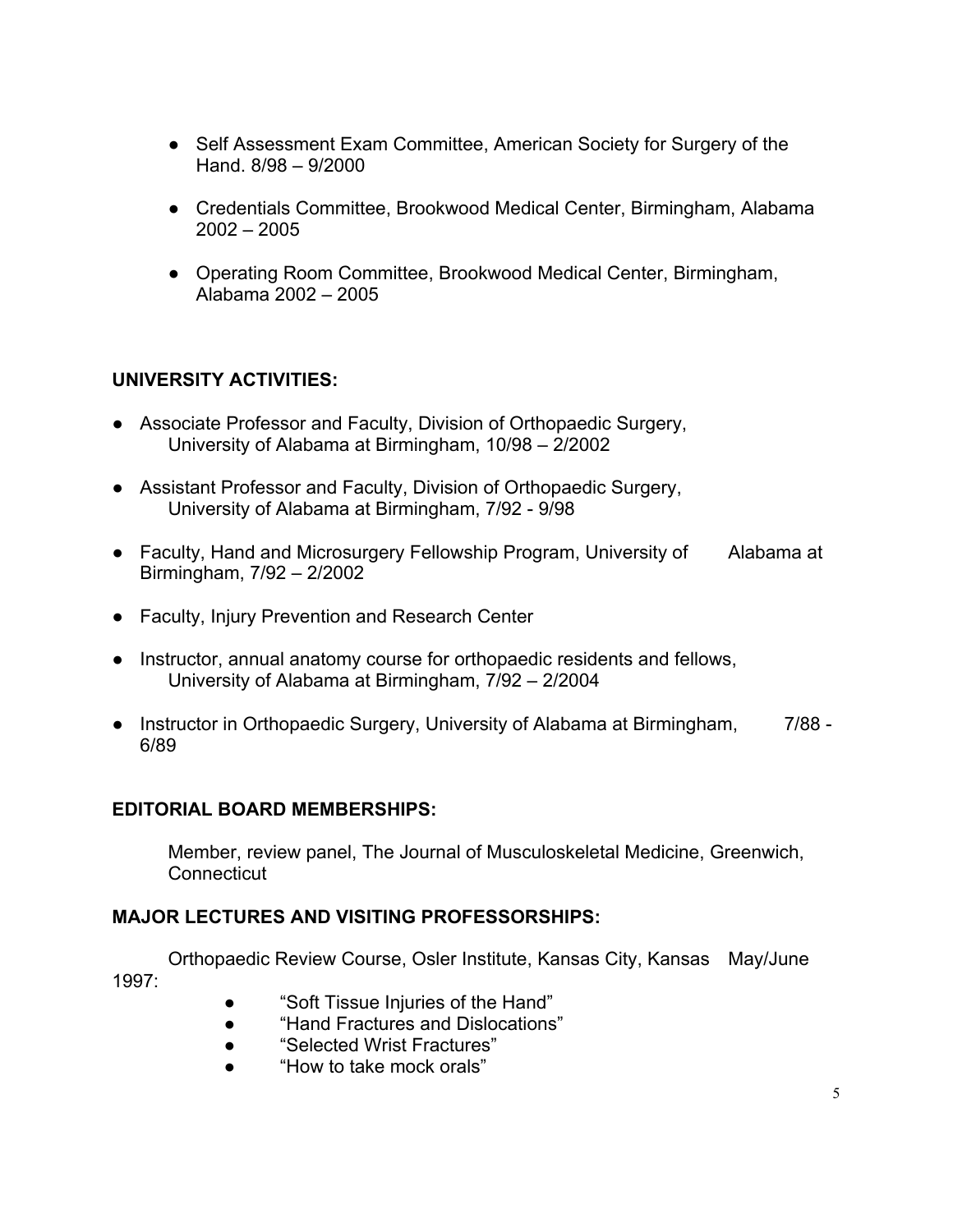# **GRANT SUPPORT:**

Biomechanical Evaluation of Suture Anchors in Cadaver Hands. Mitek Products \$14,544, 11/1/96 - 4/30/97

Analysis of "In Situ" Silicone Prosthesis in a Cadaver. Wright Medical and Dow Corning \$12,499, 1/1/97 - 6/30/97

#### **Community Services:**

- Sponsor: Vulcan Run, Birmingham, Alabama (November 2002)
- Sponsor: Little Ones' Garden Race, Birmingham, Alabama (May 2003)
- Sponsor: Mercedes Marathon and Half Marathon, Birmingham, Alabama (February 2004)

## **BIBLIOGRAPHY:**

### **MANUSCRIPTS:**

- 1. Ferlic RJ**, Bonatz E,** Robbin ML: Radial Artery Injury from a Catfish Sting: A Case Report. Am J Orthopedics 32 (8): 412-4(2003)
- 2. **Bonatz E**, Robbin ML, Weingold MA: Ultrasound for the Diagnosis of Retained Splinters in the Soft Tissue of the Hand. Am J Orthopedics 28:455-9 (1998)
- 3. **Bonatz E**, Descartes M, Tamarapalli JR: The Acrocallosal Syndrome. J Hand Surg 22A:492-94 (1997)
- 4. **Bonatz E**, Kramer TD, Masear VR: Rupture of the Extensor Pollicis Longus Tendon. Am J Orthopaedics 15(2):118-122 (1996).
- 5. **Bonatz E**, Alonso JE: Classification of Soft Tissue Injuries. Techniques in Orthopaedics 10(2):73-78 (1995).
- 6. **Bonatz E**, Seabol KI: Acute Carpal Tunnel Syndrome in a Patient on Coumadin. J. Trauma 35,1 (1993): 143 - 144
- 7. **Bonatz E**, Masear VR, Meyer RD, Cohen S: Degenerative arthritis of the carpus associated with congenital hypoplastic thumb. J. Hand. Surg. 14A,4 (1989):734 - 736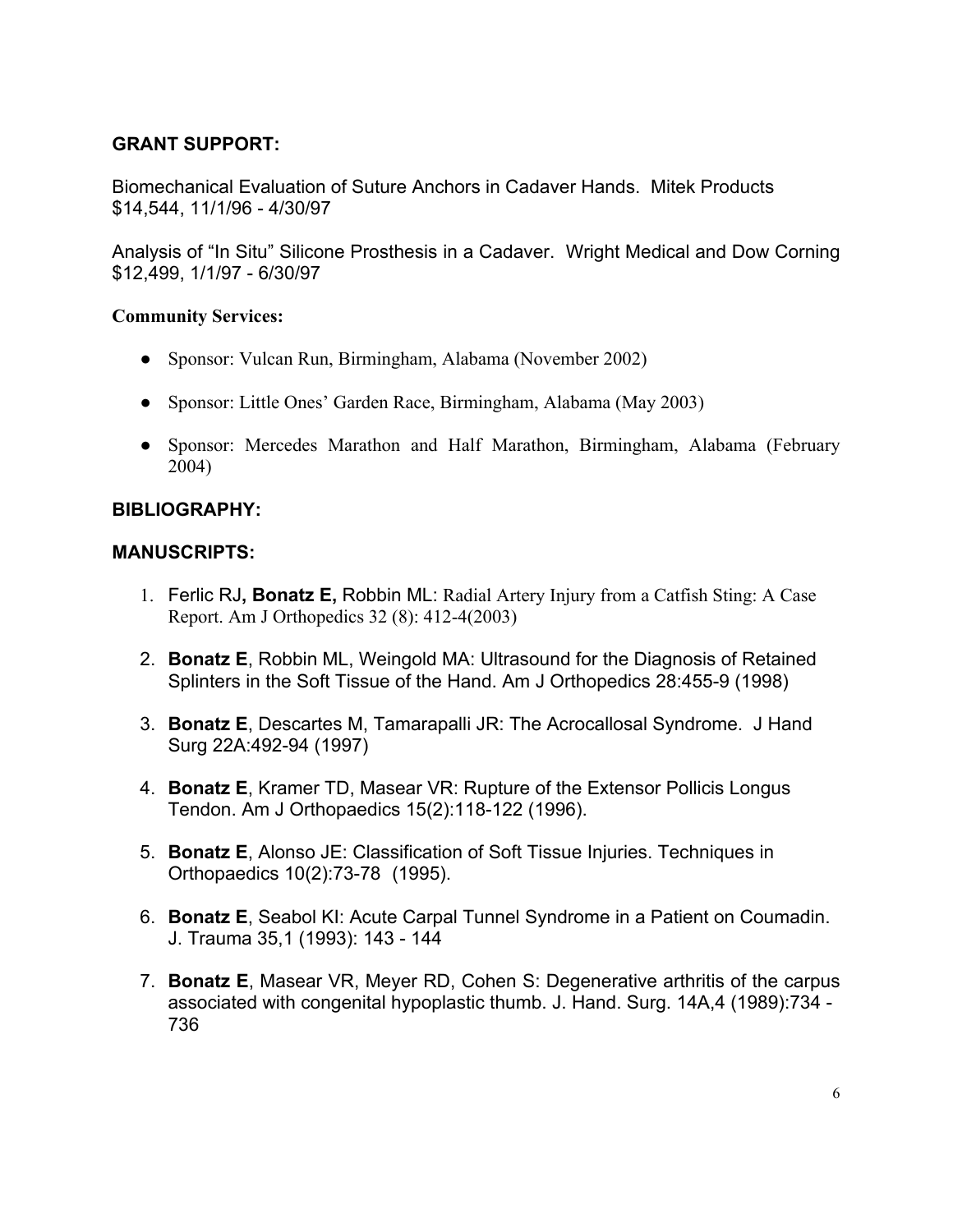- 8. Lips U, **Bonatz E**, Kunert P, Pichlmayr I: [Electroencephalographic evaluation potentials in severely burned patients in intensive care]. Handchir Mikrochir Plast Chir 17,2 (1985):73 - 4.
- 9. Brewitt H, **Bonatz E**, et al: Morphological changes of the corneal epithelium with topical anesthetics. Ophthalmologica 180 (1980):198 – 206
- 10.Brewitt H, **Bonatz E**: (Experimental studies of the corneal epithelium after exsiccation). Contactologia 1D (1979):26 – 30
- 11.Cho MS, Rinker BD, Buncke GH, et al. (Bonatz E): Functional Outcome Following Nerve Repair in the Upper Extremity Using Processed Nerve Allograft. J Hand Surg 2012;37A:2340-2349

## **Other publications:**

**Bonatz E**: The German Health Care System (letter). South. Med. J. 87,7 (1994): 771

Translation into English:

The Electroencephalogram in Anesthesia. By I. Pichlmayr et al. Springer Verlag Berlin Heidelberg (1984)

# **BOOKS:**

### **Books and Book Chapters**

Masear VRM, **Bonatz E**: Painful Neuromas of the Lower Extremity and Postneurectomy Pain. In: Management of Peripheral Nerve Problems, by Omer, GE et al. (Eds). Philadelphia: WB Saunders, 1998.

### **Bonatz E**:

- 1. "Fractures and Dislocations"
- 2. "Infections"
- 3. "Vascular Injuries"
- 4. "Cumulative Trauma Disorders" In: Primary Care Orthopaedics, by Victoria R. Masear (ed.); Philadelphia: WB Saunders, 1996.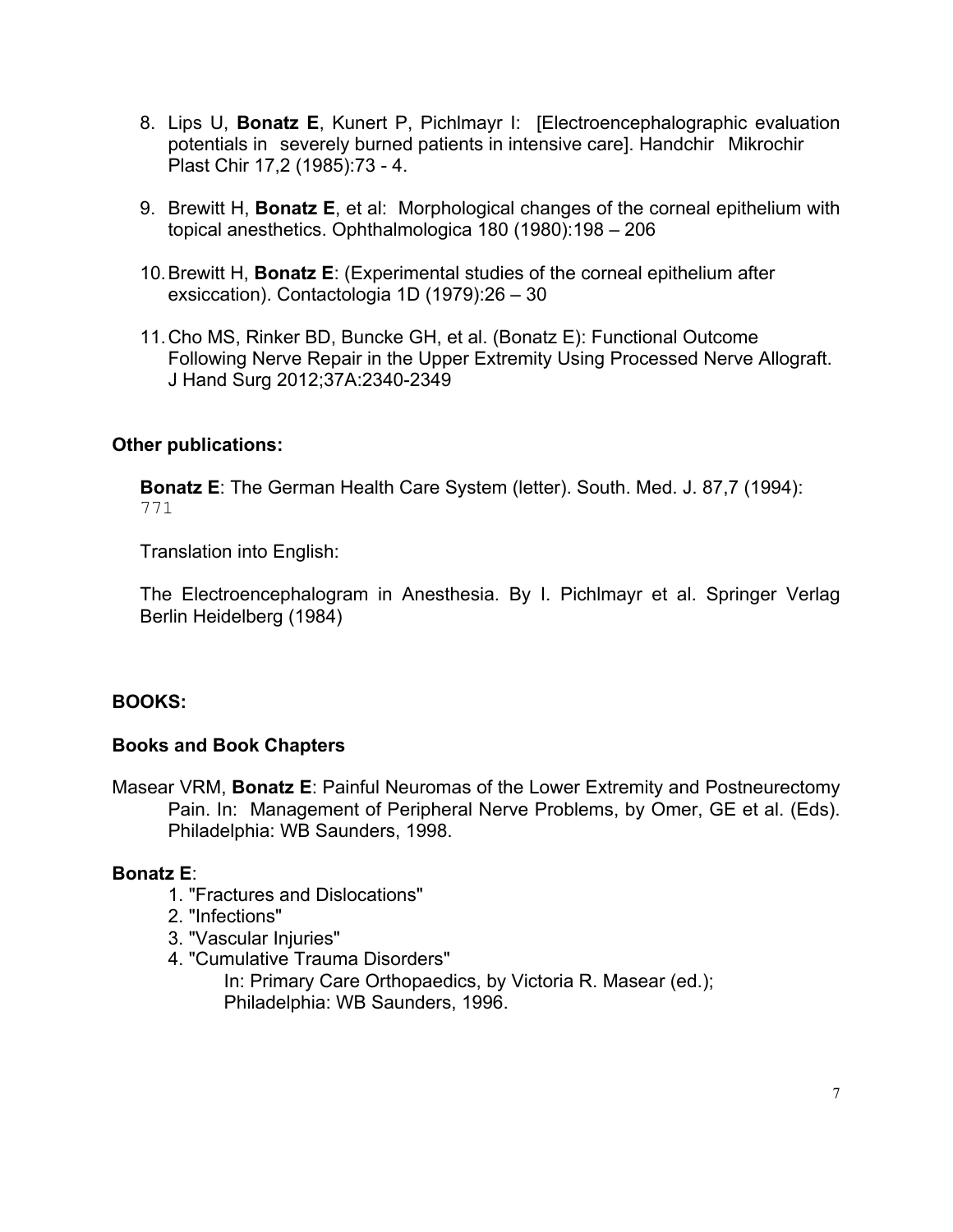**Bonatz E**, Brewitt H: Morphological studies of the corneal epithelium and its tear film. In: The preocular tear film in health, disease, and contact lens wear, by Frank J. Holly (Ed.). Dry Eye Institute, Inc., Lubbock, Texas (1986)

### **Published abstracts**

- Kurt T. Bachmann KT, Baird RC, Holley TD, **Bonatz E**, Eberhardt A, Lemons J: Computational and Clinical Study of the Human Scaphoid Bone. J Alabama Acad Science, 68(2), April 1997
- **Bonatz E**, Meyer RD: Management of femur fractures after hip arthroplasty. Orthop. Trans. 13,1 (1989):150
- **Bonatz E**, Masear VR, Cohen S: Long-term follow-up of congenital syndactyly. Orthop. Trans. 13,1 (1989):225

## **Poster Exhibits**

- Metzger CL, **Bonatz E:** Prospective Study comparing open and endoscopic carpal tunnel release. Poster Exhibit accepted for the annual meeting of the American Academy of Orthopaedic Surgeons, Orlando, FL, March 2000.
- Metzger CL, **Bonatz E:** Prospective Study comparing open and endoscopic carpal tunnel release. Poster Exhibit at the  $54<sup>th</sup>$  annual Meeting of the American Society for Surgery of the Hand, Boston, MA, September 1999.
- **Bonatz E,** et al.: Retrieval Analysis of Swanson Arthroplasty n a Cadaver. Poster Exhibit at the 53<sup>rd</sup> Annual Meeting of the American society for Surgery of the Hand, Minneapolis, MN, September 1998.
- **Bonatz E**, et al.: Suture Anchors Versus Pull-out Buttons for FDP Tendon Attachment: A Biomechanical Comparison. Scientific exhibit at the 52nd Annual Meeting of the American Society for Surgery of the Hand, New Orleans. LA, March 1998.
- **Bonatz E**, et al.: Mini Mitek Anchor for FDP/FPL Tendon Avulsion: A Biomechanical Study. Scientific exhibit at the 51st Annual Meeting of the American Society for Surgery of the Hand, Nashville , TN, September 1996.
- **Bonatz E**, et al.: Mini Mitek Anchor for FDP/FPL Tendon Avulsion: A Biomechanical Study. Poster exhibit at the 64th Annual Meeting of the American Academy of Orthopaedic Surgeons, San Francisco, CA, February 1997.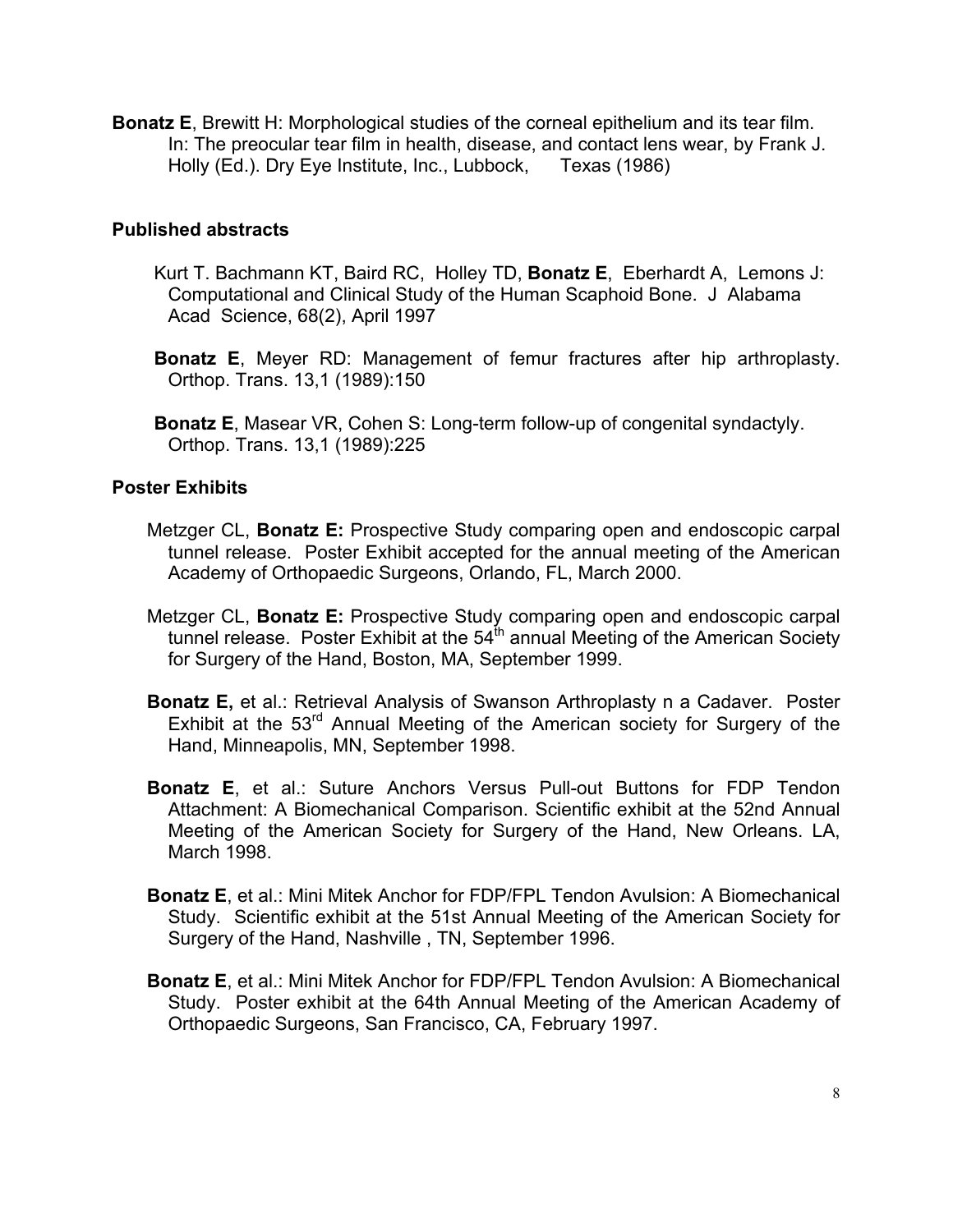- **Bonatz E**, et al.: Mini Mitek Anchor for FDP/FPL Tendon Avulsion: A Biomechanical Study. Poster exhibit at the 51st Annual Meeting of the American Society for Surgery of the Hand, Nashville , TN, September 1996.
- **Bonatz E**, et al.: Ultrasound for the Diagnosis of Retained Splinters in the Soft Tissues of the Hand. Poster exhibit at the 51st Annual Meeting of the American Society for Surgery of the Hand, Nashville , TN, September 1996.
- **Bonatz E**, et al.: Quantitative assessment of distal radius fracture rehabilitation. Poster exhibit at the 45th Annual Meeting of the American Society for Surgery of the Hand, Toronto, Canada (1990).
- Brewitt H, **Bonatz E**: Dry eyes and artificial tears. Poster exhibit at the Symposium 'La microscopie electronique a balayage en ophthalmologie', Brest, France (1979).

## **Oral Presentations**

● Utilization of ancillary personnel in the hand surgery office and operating room. Instructional course lecture, ASSH meeting, Seattle, Wa., 2015, with Ashley Prichard, PA-C

Scientific papers presented at national meetings:

- **Bonatz E**, et al.: Biomechanical Assessment of Suture Anchors: Pull-out Strength in Flexor Tendon Repair. 53rd Annual Meeting of the American Society for Surgery of the Hand, Minneapolis, MN, September 1998.
- **Bonatz E**, et al.: Long-term follow-up of congenital syndactyly. Presentation at the Residents and Fellows conference of the American Society for Surgery of the Hand. Annual Meeting, Seattle, WA, September 1989.
- **Bonatz E**, et al.: Long-term follow-up of congenital syndactyly. Ann. Meeting South. Orthop. Assoc., New Orleans, LA, November 1988.

Scientific papers presented at local and regional meetings:

- Mini-Mitek Anchor for Tendon Avulsion. Ann. Meeting Alabama Orthop. Society, Gulf Shores, Alabama, 1996.
- The Acro-callosal Syndrome. Ann. Meeting Alabama Orthop. Society, Gulf Shores, Alabama, 1994.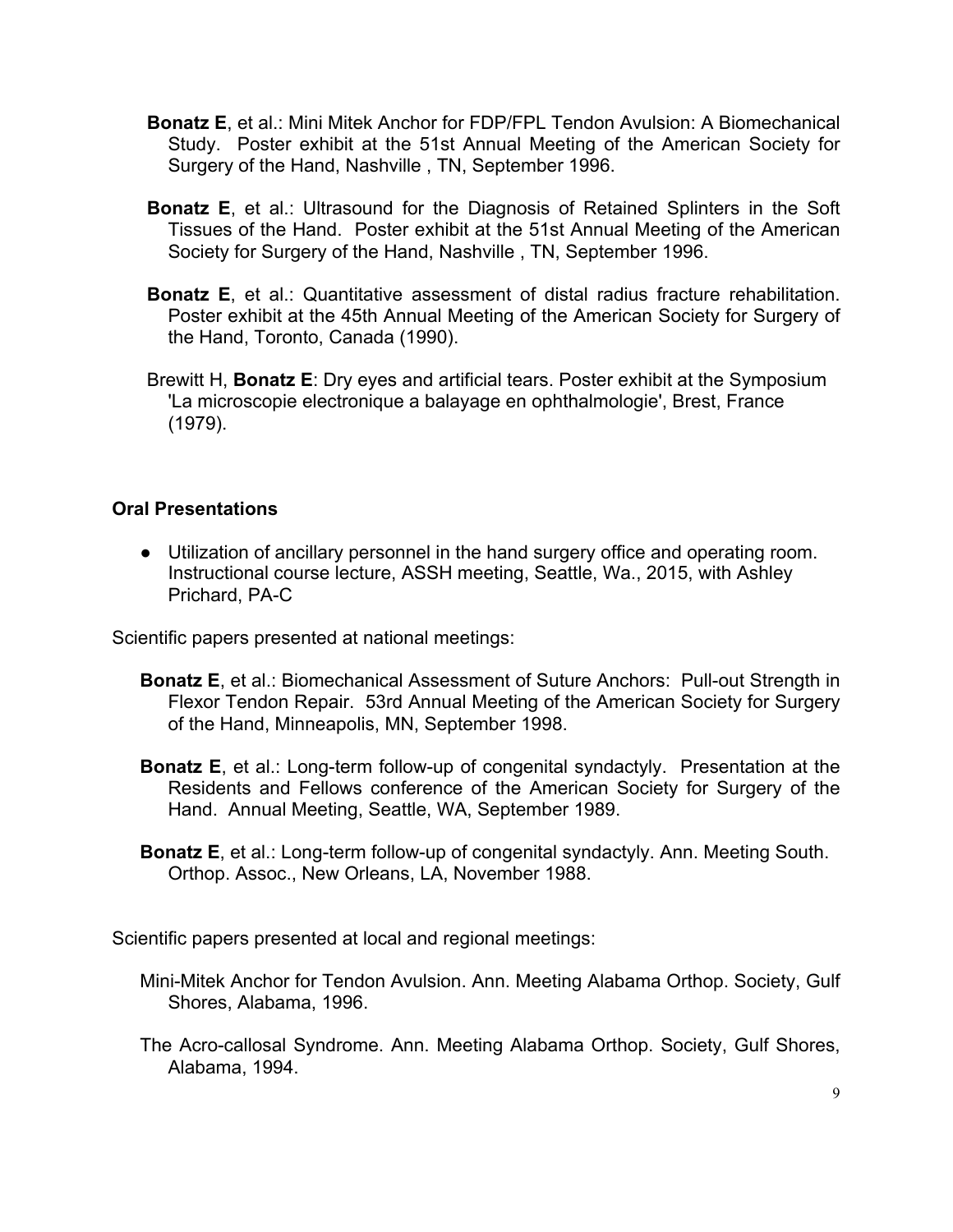- Rupture of the Extensor Pollicis Longus Tendon". Ann. Meeting Alabama Orthop. Society, Gulf Shores, Alabama, 1994.
- Acute Carpal Tunnel Syndrome in a Patient on Coumadin. Ann. Meeting Alabama Orthop. Society, Point Clear, Alabama, 1993.
- Long-term follow-up of congenital syndactyly. Ann. Meeting Alabama Orthop. Society, Point Clear, Alabama, 1989.
- November Long-term follow-up of congenital syndactyly. Ann. Meeting South. Orthop. Assoc., New Orleans, Louisiana, 1988.
- Management of femur fractures after hip arthroplasty. Ann. Meeting Am. Fracture Assoc., Birmingham, Alabama, 1988.
- Degenerative arthritis in congenital hypoplasia of the thumb. Ann. Meeting Alabama Orthop. Society, Point Clear, Alabama, 1987.
- Femoral neck fractures in indigent patients. Ann. Meeting Alabama Orthop. Society, Point Clear, Alabama, 1986.

Invited workshops at national postgraduate courses:

Orthopaedic Review Course, Osler Institute, Kansas City, Kansas May/June 1997:

- 1. "Soft Tissue Injuries of the Hand"
- 2. "Hand Fractures and Disloca/.tions"
- 3. "Selected Wrist Fractures"
- 4. "How to take mock orals"

Invited lectures at local and regional courses and meetings:

- "The Trimed System A New Method of Distal Radius Fixation". Co-Host for Workshop at the Annual Meeting of the Alabama orthopaedic society, Point Clear, Alabama, May 3, 2001. Sponsored by Alabama Orthopedics/Trimed.
- "The Trimed System A New Method of Distal Radius Fixation". Local Host for Birmingham Workshop. Birmingham, Alabama, 15 April 2000. Sponsored by Alabama Orthopedics/Trimed.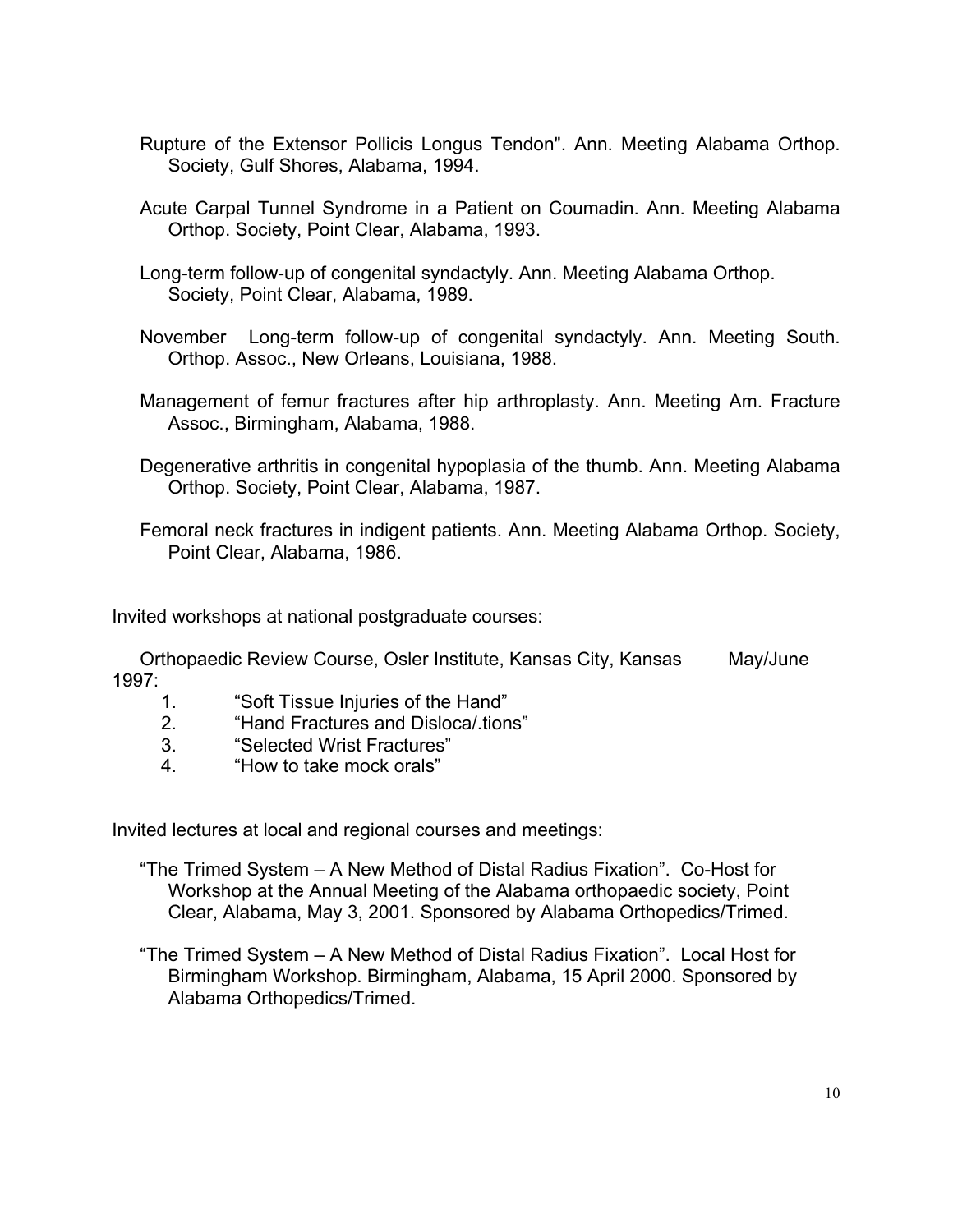- "Acute Hand Problems: Triage and Treatment. A talk for General practitioners, family physicians and allied nursing personnel. Birmingham, Alabama, 24 February 2000. Sponsored by Merck.
- "Carpal Tunnel Syndrome: Current concepts". Grand Rounds in Physical Medicine and Rehabilitation, University of Alabama at Birmingham, 22 October 1999.
- "Carpal Tunnel Syndrome: Current concepts". Grand Rounds in Medicine. Montgomery Internal Medicine Residency Program, Montgomery, Alabama, 1997.
- "Carpal Tunnel Syndrome: Current concepts". Orthopaedic Surgery Grand Rounds. University of Alabama at Birmingham, Birmingham, Alabama, 1997.
- "Carpal Tunnel Syndrome: Current concepts". Grand Rounds Presentation for Neurosurgery and Neurology combined Grand Rounds. University of Alabama at Birmingham, Birmingham, Alabama, 1997.
- "A New Approach to Fracture-Dislocations of the Elbow". Chestley Yelton Society Weekend, University of Alabama at Birmingham, Birmingham, Alabama, 1996.
- "Sports Injuries of the Hand and Wrist". Orthopaedic Grand Rounds, University of Alabama at Birmingham, Birmingham, Alabama, 1996.
- "Athletic Injuries of the Hand and Wrist". Family Practice Residency Program, Tuscaloosa, Alabama, 1996.
- "Basic Orthopaedic Examination and Evaluation". Family Practice Residency Program, Tuscaloosa, Alabama, 1996.
- "Basic Orthopaedic Examination and Evaluation", "Common Foot Problems". Presentation at Symposium of Initial Management of Orthopaedic Emergencies, Montgomery, Alabama, 1996.
- "Nerve Compression Syndromes". UAB Outreach Program for Continuing Medical Education; Florence, Alabama, 1995.
- "Orthoplastic Surgery". Plastic Surgery Grand Rounds, University of Alabama at Birmingham, Birmingham, Alabama, 1995.
- "Elbow Complaints: Evaluation and Treatment". Orthopaedics for Primary Care Physicians; The Medical Forum, Birmingham, Alabama, 1995.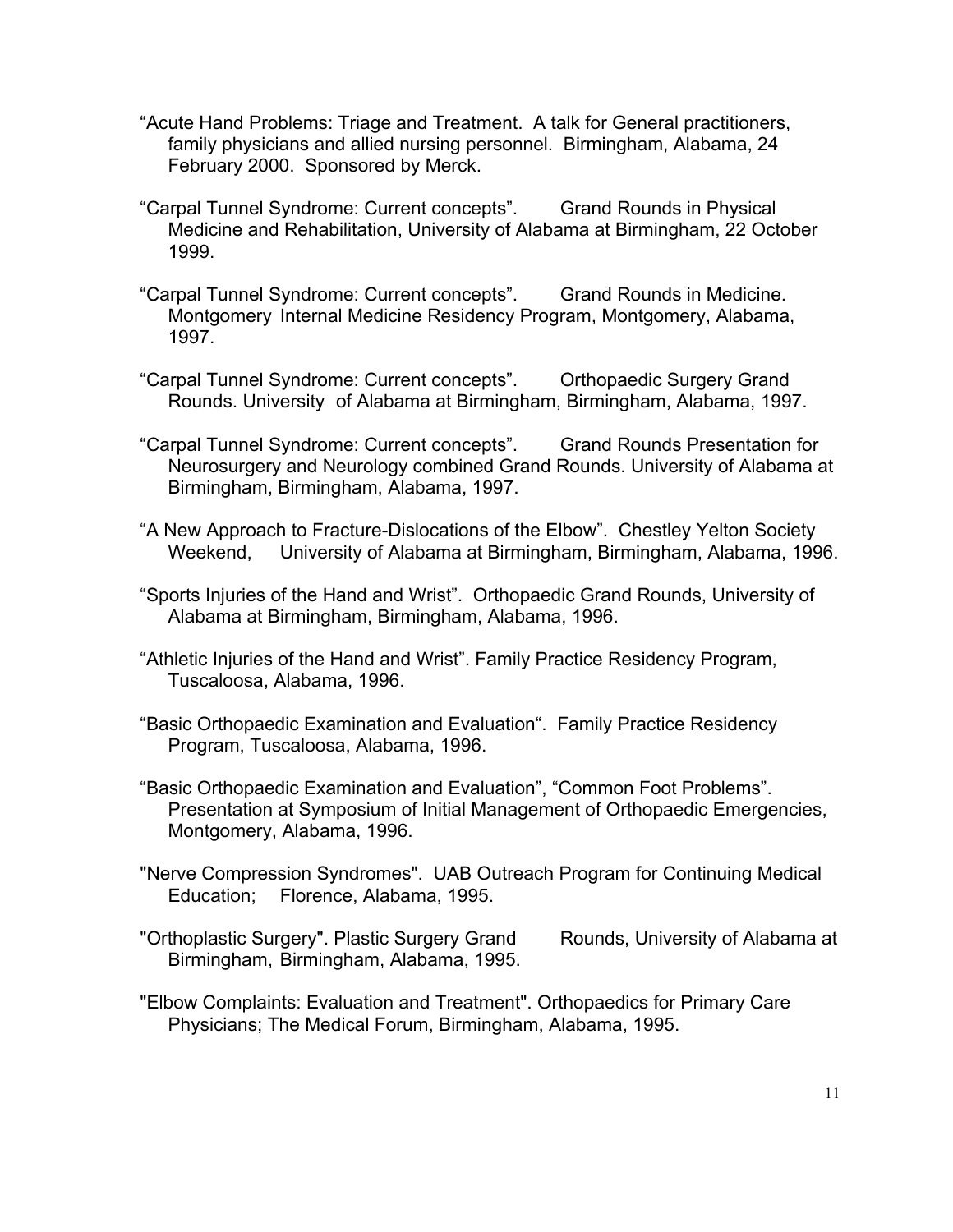- "Upper Extremity Amputation surgery: Pre- and Post-surgical Care. Prosthetics: Review and Update - 1995; University of Alabama at Birmingham, Birmingham, Alabama, 1995.
- "Nerve Compression Syndromes". Presentation for the Family Practice Residency Program, University of Alabama, Tuscaloosa, Alabama, 1995.
- "Osteomyelitis". Orthopaedic Grand Rounds, University of Alabama at Birmingham, Birmingham, Alabama, 1994.
- "Extremity Injuries". General Surgery Grand Rounds, University of Alabama at Birmingham, Birmingham, Alabama, 1993.
- "Anatomy of the Hand"; "Hand Examination and Anesthesia"; "Hand Infections". Lectures for Regional Review Course of the American Society for Surgery of the Hand, University of Alabama at Birmingham, Birmingham, Alabama, 1992.
- "When-What-Where: Surgery in the Rheumatoid Hand and Wrist". Presentation at Rheumatology Grand Rounds, University of Alabama, Division of Rheumatology, Birmingham, Alabama, 1992.
- "Hand Surgery in 1991". Presentation at meeting of Colbert County Medical Society, Muscle Shoals, Alabama, 1991.
- "Orthopaedic Injuries and Wound Care". Presentation for Physicians and Allied Health Personnel. Emergency War Surgery Lecture Series, Saudi Arabia, 1990.
- Extremity Trauma. Lecture for Advanced Trauma & Life Support Course, Saudi Arabia, 1990.
- "Hand Examination and Anesthesia". Lecture for Regional Review Course of the American Society for Surgery of the Hand, University of Texas Health Science Center at San Antonio, Texas, 1990.

### **MISCELLANEOUS:**

- Reviewer, Editorial Board for 2002 Yearbook of Hand Surgery (Amy Ladd, Chief Editor).
- Reviewer, Editorial Board for 2001 Yearbook of Hand Surgery (Amy Ladd, Chief Editor).

Member, Alabama Quality Assurance Foundation, Birmingham, Alabama